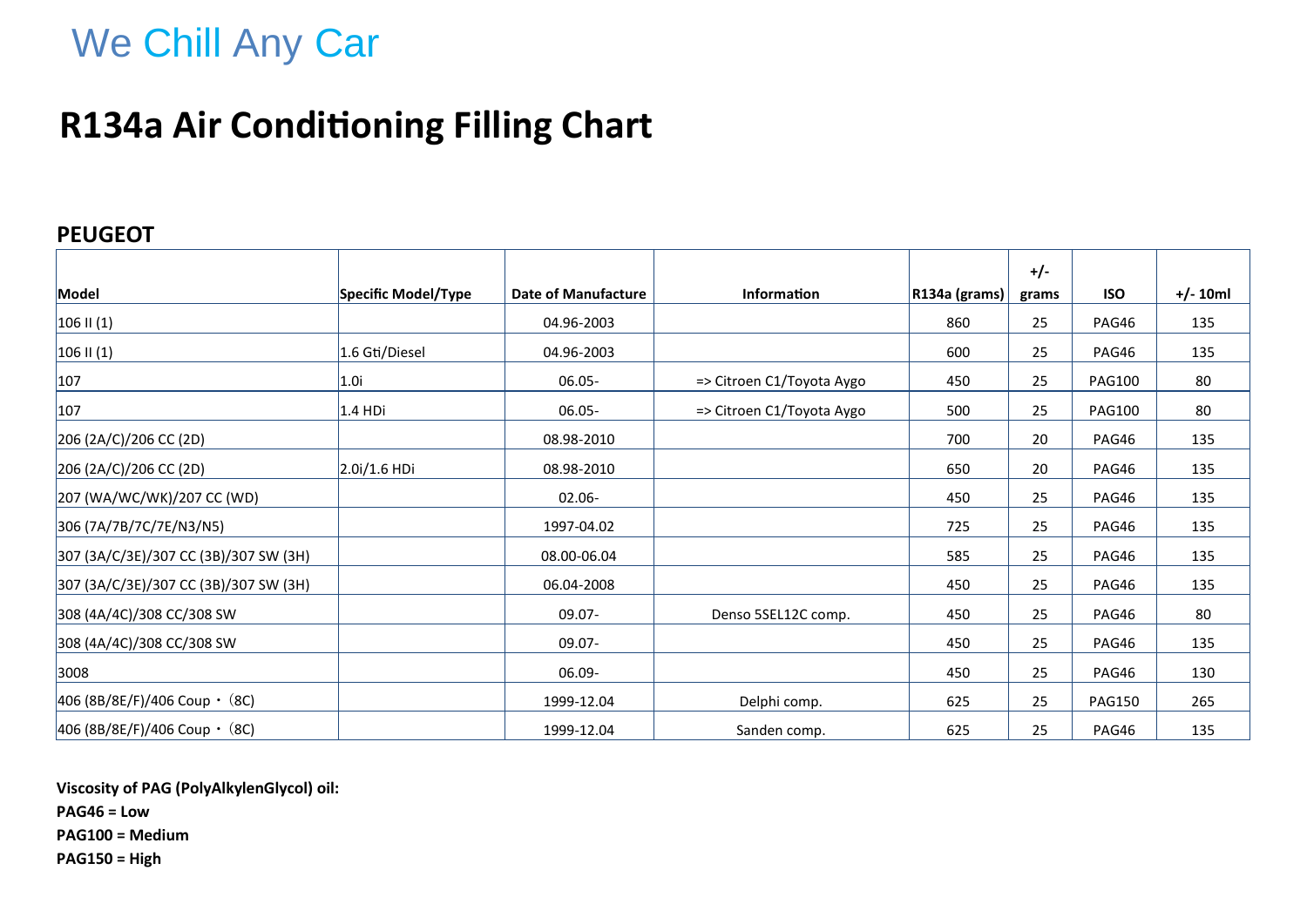# We Chill Any Car

## **R134a Air Conditioning Filling Chart**

### **PEUGEOT**

|                                               |                     |                            |                                      |               | $+/-$ |            |            |
|-----------------------------------------------|---------------------|----------------------------|--------------------------------------|---------------|-------|------------|------------|
| Model                                         | Specific Model/Type | <b>Date of Manufacture</b> | <b>Information</b>                   | R134a (grams) | grams | <b>ISO</b> | $+/- 10ml$ |
| $ 407 (6D)/407$ Coup $\cdot$ (6C)/407 SW (6E) | Petrol              | 05.04-                     |                                      | 625           | 25    | PAG46      | 135        |
| $ 407 (6D)/407$ Coup $\cdot$ (6C)/407 SW (6E) | Diesel              | 05.04-                     |                                      | 525           | 25    | PAG46      | 135        |
| $4007$ (GP)                                   |                     | $02.07 -$                  | => Citroen C-Crosser/Mits. Outlander | 500           | 20    | PAG46      | 100        |
| 508/508 SW                                    |                     | $11.10 -$                  |                                      | 525           | 25    | PAG46      | 135        |
| 5008                                          |                     | 09.09-                     |                                      | 450           | 20    | PAG46      | 130        |
| 607 (9D/9U)                                   |                     | 01.00-09.10                |                                      | 625           | 25    | PAG46      | 135        |
| 607 (9D/9U) Facelift                          | 3.0i V6/2.2 HDi     | 11.04-09.10                |                                      | 550           | 25    | PAG46      | 135        |
| 607 (9D/9U) Facelift                          | 2.7 HDi             | 11.04-09.10                |                                      | 600           | 25    | PAG46      | 135        |
| 806 (221)                                     |                     | 06.94-08.02                |                                      | 950           | 25    | PAG46      | 135        |
| 807(E)                                        |                     | $06.02 -$                  |                                      | 600           | 25    | PAG46      | 135        |
| 1007 (KM)                                     |                     | 04.05-2009                 |                                      | 500           | 25    | PAG46      | 135        |
| Bipper (AA)/Bipper Tepee                      |                     | $02.08 -$                  |                                      | 500           | 25    | PAG46      | 135        |
| Boxer II (244)                                |                     | 04.02-2006                 |                                      | 550           | 25    | PAG46      | 135        |
| Boxer II (244)                                | Petrol              | 04.02-2006                 | + Rear evaporator                    | 925-1100      | 25    | PAG46      | 200        |
| Boxer II (244)                                | Diesel              | 04.02-2006                 | + Rear evaporator                    | 825-975       | 25    | PAG46      | 200        |

**Viscosity of PAG (PolyAlkylenGlycol) oil:**

**PAG46 = Low**

**PAG100 = Medium**

**PAG150 = High**